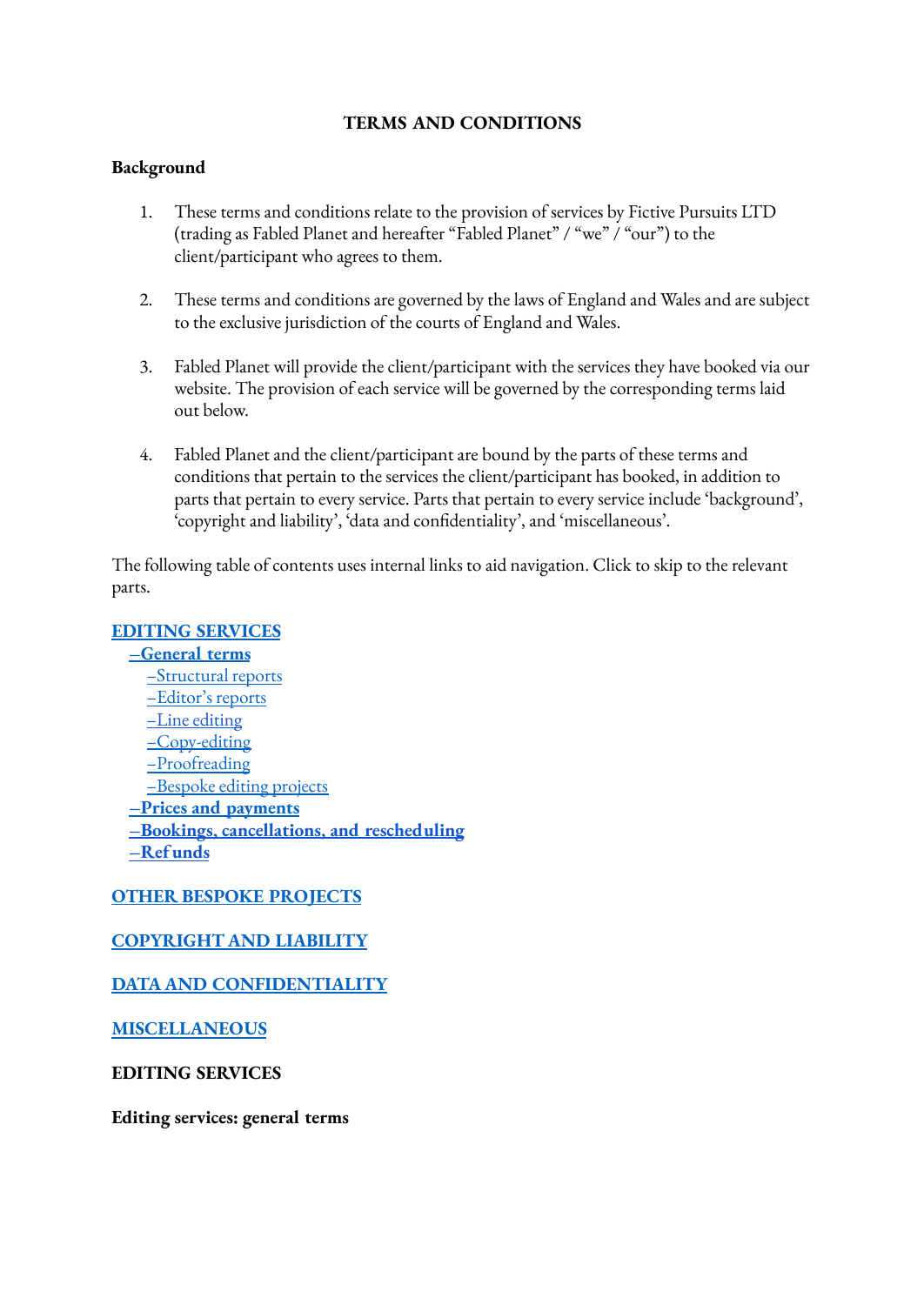- <span id="page-1-0"></span>5. *Structural reports*. Structural reports should outline the strengths and weaknesses of the manuscript provided by the client and include macro-level analysis of the plot, structure, themes, worldbuilding, characterisation, and overall writing quality. They should include analysis of each chapter and make suggestions for improving the manuscript.
- <span id="page-1-1"></span>6. *Editor's report*s. Editor's reports should outline the strengths and weaknesses of the manuscript provided by the client and include macro-level analysis of the plot, structure, themes, worldbuilding, characterisation, and overall writing quality. They should make suggestions for improving the manuscript.
- <span id="page-1-2"></span>7. *Line editing*. Line editing shall consist of amendments and suggestions made to improve the style and flow of the manuscript supplied by the client to Fabled Planet. Fabled Planet will supply a marked-up copy and a clean copy of the manuscript, plus a style sheet where editing decisions have been recorded and explained.
- <span id="page-1-3"></span>8. *Copy-editing*. Copy-editing shall consist of amendments and suggestions made to improve the grammar, punctuation, formatting, consistency, and logic of the manuscript supplied by the client to Fabled Planet. Fabled Planet will supply a marked-up copy and a clean copy of the manuscript, plus a style sheet where decisions about style and grammar have been recorded and explained.
- <span id="page-1-4"></span>9. *Proofreading*. Proofreading shall consist of amendments and suggestions made to improve the grammar, punctuation, and formatting of the manuscript supplied by the client to Fabled Planet. Fabled Planet will supply a marked-up copy and a clean copy of the manuscript, plus a style sheet where decisions about style and grammar have been recorded and explained.
- <span id="page-1-5"></span>10. *Bespoke editing projects*. Bespoke editing projects may consist of whatever the client and Fabled Planet have mutually agreed in writing over email.
- 11. For a standard edit, the length of the manuscript provided by the client must be no less than 30,000 words and no more than 160,000 words. If the client knows in advance that their manuscript will be outside these limits, the service will be a bespoke editing service, and bespoke pricing will be negotiated. If they did not know in advance but nevertheless present a manuscript that is outside of these limits, Fabled Planet will have the power to renegotiate the price of the service with the client, effectively turning it into a bespoke project. If an agreement on price cannot be reached under these circumstances, Fabled Planet must cancel the project without charging a cancellation fee, provided that the client has, in Fabled Planet's judgement, acted in good faith.
- 12. Following completion of any editing service, Fabled Planet shall provide reasonable email support in response to client queries. This will ordinarily include answering up to three substantive emails of a reasonable length. Email support will ordinarily only be provided for up to two months following the end of the edit. The client may not re-submit their manuscript or sections of their manuscript/s for further analysis or editing unless they wish to commission new work. Fabled Planet and its editors may, at their sole discretion, provide additional support beyond these parameters. For structural reports and editor's reports only, clients will have the option of a 60 minute coaching video call with their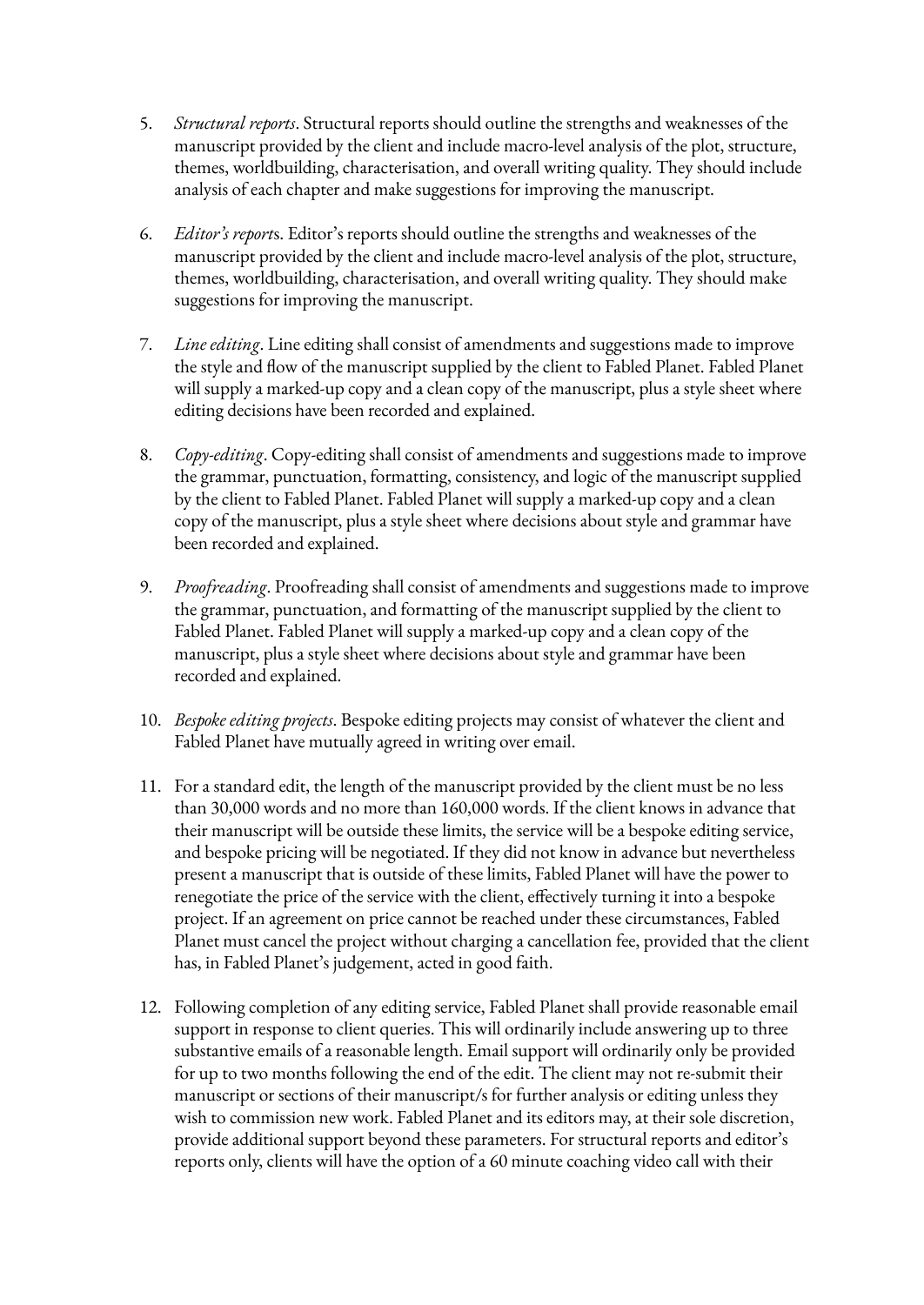editor after the edit is complete, as an alternative to email support. This must be requested within one month of the edit being completed and returned to the client.

### <span id="page-2-0"></span>**Editing services: prices and payments**

- 13. For standard services (i.e. services that are not bespoke), the price of each service is outlined on Fabled Planet's website. The final amount owed will be based on the price given on our website at the time of booking. Payment must be made via debit/credit card.
- 14. For bespoke services, the price must be agreed between the client and Fabled Planet prior to booking. If the final price is unknown for any reason, for example because the word count is unknown, Fabled Planet will provide an estimate for the price that will be binding on both us and the client. If the parameters of the estimate are exceeded, Fabled Planet and the client must renegotiate a mutually acceptable price prior to payment. If a price cannot be agreed, Fabled Planet must cancel the project without imposing a cancellation fee, provided we believe the client has acted in good faith.
- 15. The client must pay for their edit within 72 hours of providing Fabled Planet with their manuscript.
- 16. The client must accurately state the total word count of their manuscript when they pay for their edit.
- 17. If, after submitting the final manuscript, the client makes any alterations to their word count that bring the price into a higher bracket for the services concerned, they must pay any difference to Fabled Planet. Fabled Planet should likewise refund any difference if word count reductions bring the price into a lower bracket, so long as, in our judgement, the client has acted in good faith.

#### <span id="page-2-1"></span>**Editing services: bookings, cancellations, and rescheduling**

- 18. Before booking an edit, the client must contact Fabled Planet to enquire about availability and suitability of our services for their manuscript. The slot for their service, i.e. the deadline for the submission of the manuscript by the client and the deadline for the completion of our edit, must be arranged by the client and Fabled Planet prior to booking and is binding on both the client and Fabled Planet.
- 19. In order to book an editing service with Fabled Planet, the client must complete our booking form and agree to these terms and conditions.
- 20. The client has the right to cancel their booking within 14 days of agreeing to these terms and conditions; in these circumstances, no cancellation fee will apply. However, if work begins within these 14 days, the client must pay for any work completed. If the client books an editing slot (defined as the time period between delivery of the manuscript and delivery of the finished edit) within the 14 day cancellation period, they are expressly consenting to Fabled Planet beginning work within the cancellation period and agree to pay the cost of any work completed.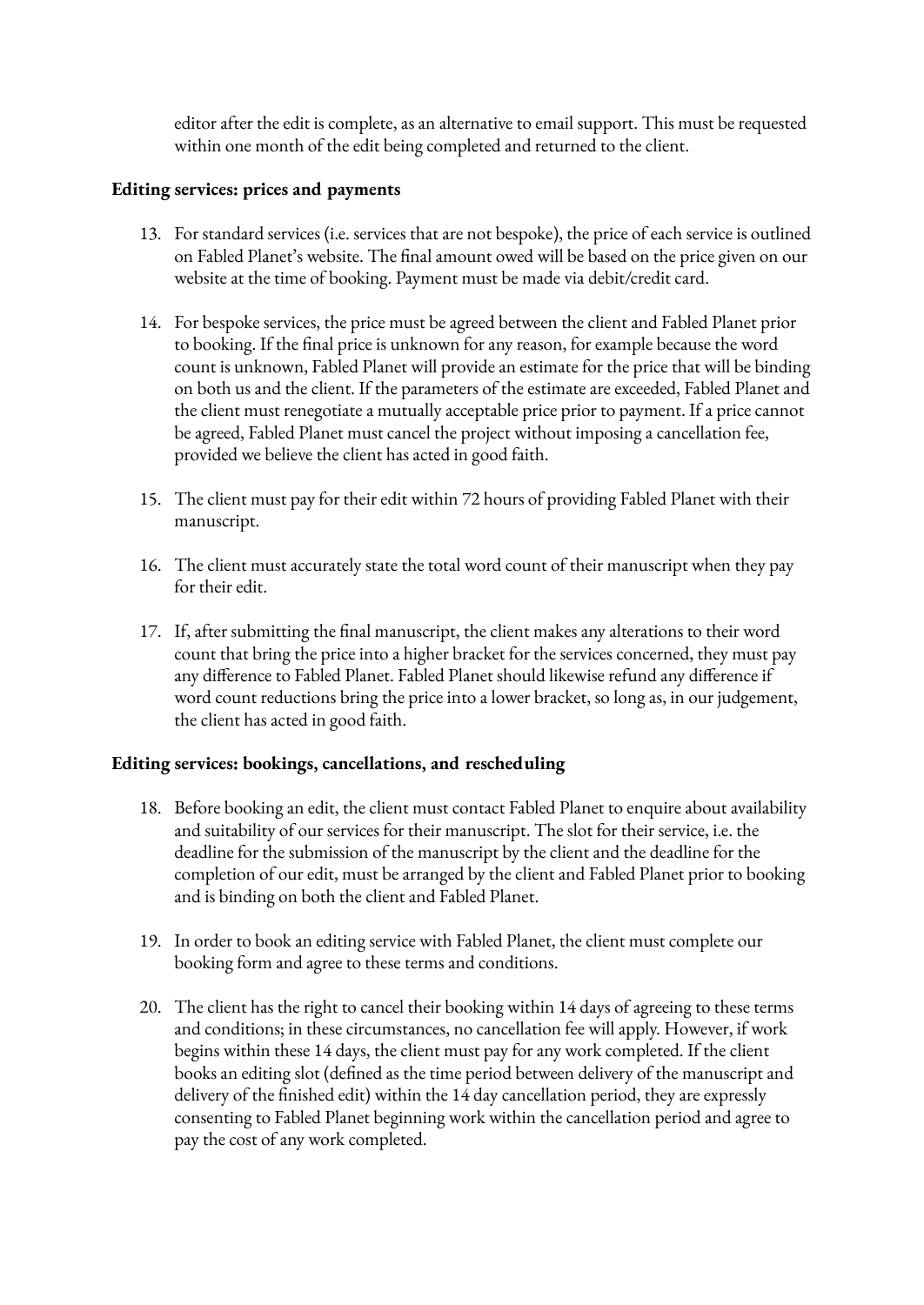- 21. The client may still cancel their booking after the 14 day cancellation period, but they will be subject to the following cancellation fees:
	- If the client cancels more than three months before the edit is due to commence, they will pay a cancellation fee equal to 20% of the total projected cost of the edit.
	- If the client cancels between three months and one month before the edit is due to commence, they will pay a cancellation fee equal to 50% of the total projected cost of the edit.
	- If the client cancels less than one month before the edit is due to commence, they will pay a cancellation fee equal to 100% of the total projected cost of the edit.
- 22. Fabled Planet may cancel the booking at any point, but we must charge no cancellation fee and return any payment already made by the client if we do so, unless the cancellation is triggered by the client's failure to uphold the terms and conditions.
- 23. The client should provide Fabled Planet with the manuscript/s before commencement of the editing slot they have agreed to. If the manuscript is not received before this, we are permitted to move the report deadline to a later date of our choosing. If the manuscript is not received within six months of the commencement of the original editing slot, Fabled Planet may cancel these terms and conditions and the client will, under these circumstances, be obligated to pay a cancellation fee totalling 100% of the projected cost of the edit.

## <span id="page-3-0"></span>**Editing services: ref unds**

24. If Fabled Planet has not provided the work specified in these terms and conditions by the agreed deadline, we will refund payment for the work. Disagreement with our conclusions or our editing decisions is not grounds for a refund. Refunds can only be requested within 30 days of completion of the work. After this time, no refunds will be given.

### <span id="page-3-1"></span>**OTHER BESPOKE PROJECTS**

- 25. Other bespoke projects (i.e. projects that are not bespoke editing projects) may consist of whatever the client and Fabled Planet have mutually agreed in writing over email.
- 26. Before booking a bespoke service, the client must contact Fabled Planet via email to enquire about availability and suitability of our services. The slot for the service must be arranged over email by the client and Fabled Planet prior to booking and is binding on both the client and Fabled Planet.
- 27. The price of the work must be agreed between the client and Fabled Planet prior to booking. If the final price is unknown for any reason, for example because the word count is unknown, Fabled Planet will provide an estimate for the price that will be binding on both us and the client. If the parameters of the estimate are exceeded, Fabled Planet and the client must renegotiate a mutually acceptable price prior to payment of the balance. If a price cannot be agreed, Fabled Planet must refund any advance payment, provided we believe the client has acted in good faith.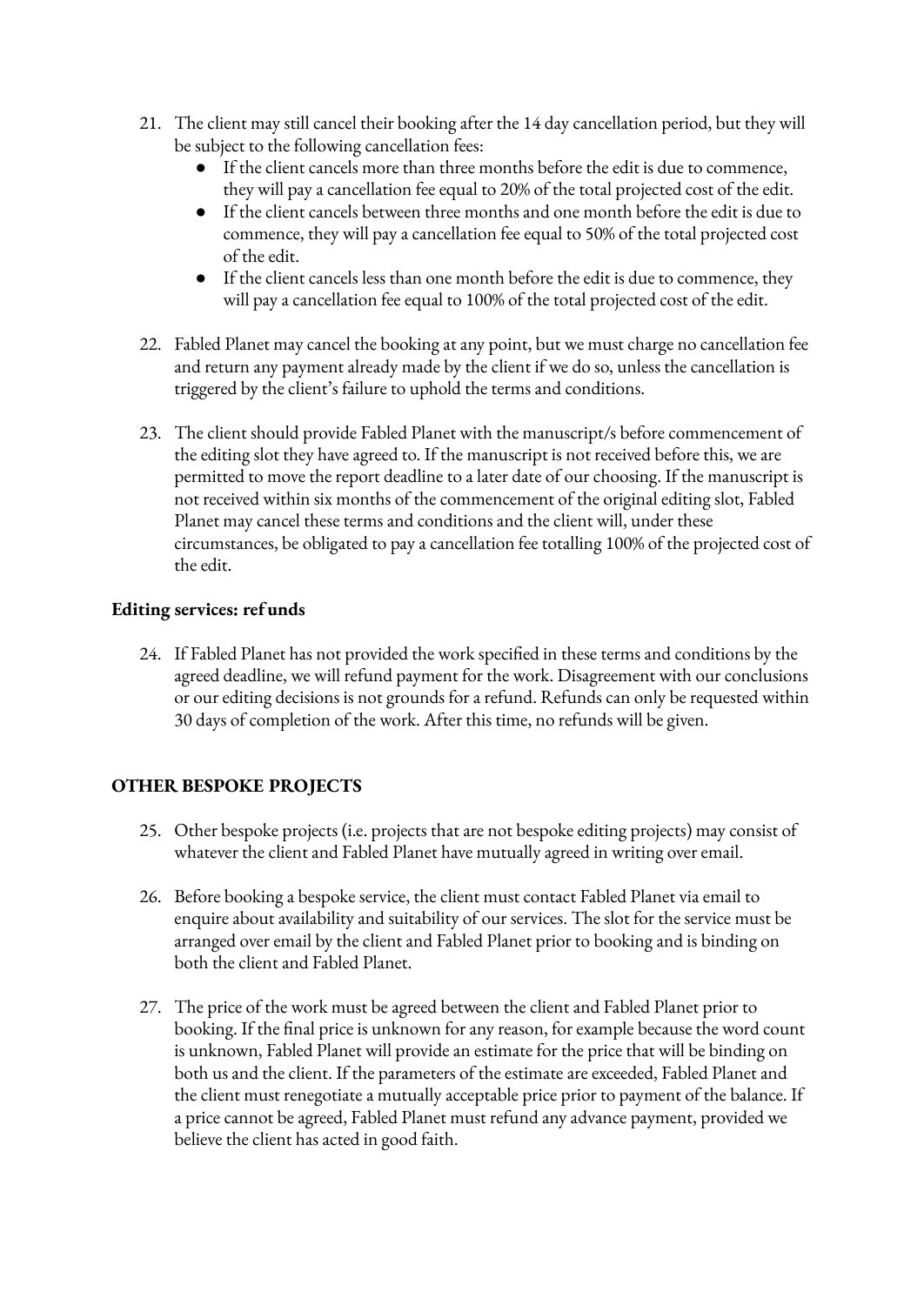- 28. Payment must be made in full, either at the time of booking or upon commencement of the project, in accordance with Fabled Planet's instructions. Payment must be made via debit/credit card.
- 29. The client has the right to cancel their booking within 14 days of agreeing to these terms and conditions; in these circumstances, they can claim a full refund for any payment made. However, if work begins within these 14 days, the client must pay for any work completed. If the client books an editing slot (defined as the time period between delivery of the manuscript and delivery of the finished edit) within the 14 day cancellation period, they are expressly consenting to Fabled Planet beginning work within the cancellation period and agree to pay the cost of any work completed.
- 30. The client may still cancel their booking after the 14 day cancellation period, but they will forfeit any payments they have made if they do so. Fabled Planet may cancel the booking at any point, but we must return any payment made by the client if we do so, unless the cancellation is triggered by the client's failure to provide their manuscript within six months of the agreed deadline or to provide full payment.
- 31. If Fabled Planet has not provided the bespoke work by the agreed deadline, we will refund payment for the work. Disagreement with our conclusions or our decisions is not grounds for a refund. Refunds can only be requested within 30 days of completion of the work. After this time, no refunds will be given.

# <span id="page-4-0"></span>**COPYRIGHT AND LIABILITY**

- 32. The copyright of any manuscript, works, or materials that are submitted by the client/participant for editing work, as part of our programmes and workshops, or for any other purpose are the sole property of the client/participant. Neither Fabled Planet and its employees, officers, and subcontractors, nor the participants in our programmes and workshops, can claim intellectual property ownership over any manuscript, works, or materials submitted by clients/participants. The client/participant is free to use any ideas provided by Fabled Planet and its employees, officers, and subcontractors, and by participants in our programmes and workshops, without providing credit or further compensation. The copyright of the expression of any such ideas within any works that result will be the sole property of the client/participant.
- 33. The responsibility for any manuscript, works, or materials submitted by the client/participant or resulting from our services, coaching programmes, and workshops also remains with the client. Therefore, the client/participant agrees to indemnify Fabled Planet and its officers, employees, and subcontractors, as well as other participants in our programmes and workshops, against any and all legal claims that result from any such manuscripts, works, or materials.

### <span id="page-4-1"></span>**DATA AND CONFIDENTIALITY**

34. Neither Fabled Planet, its employees, officers, relevant subcontractors, or the participants in our programmes and workshops may share, publish, or refer to any manuscripts, works, or materials submitted by the client/participant except insofar as it is necessary to fulfil the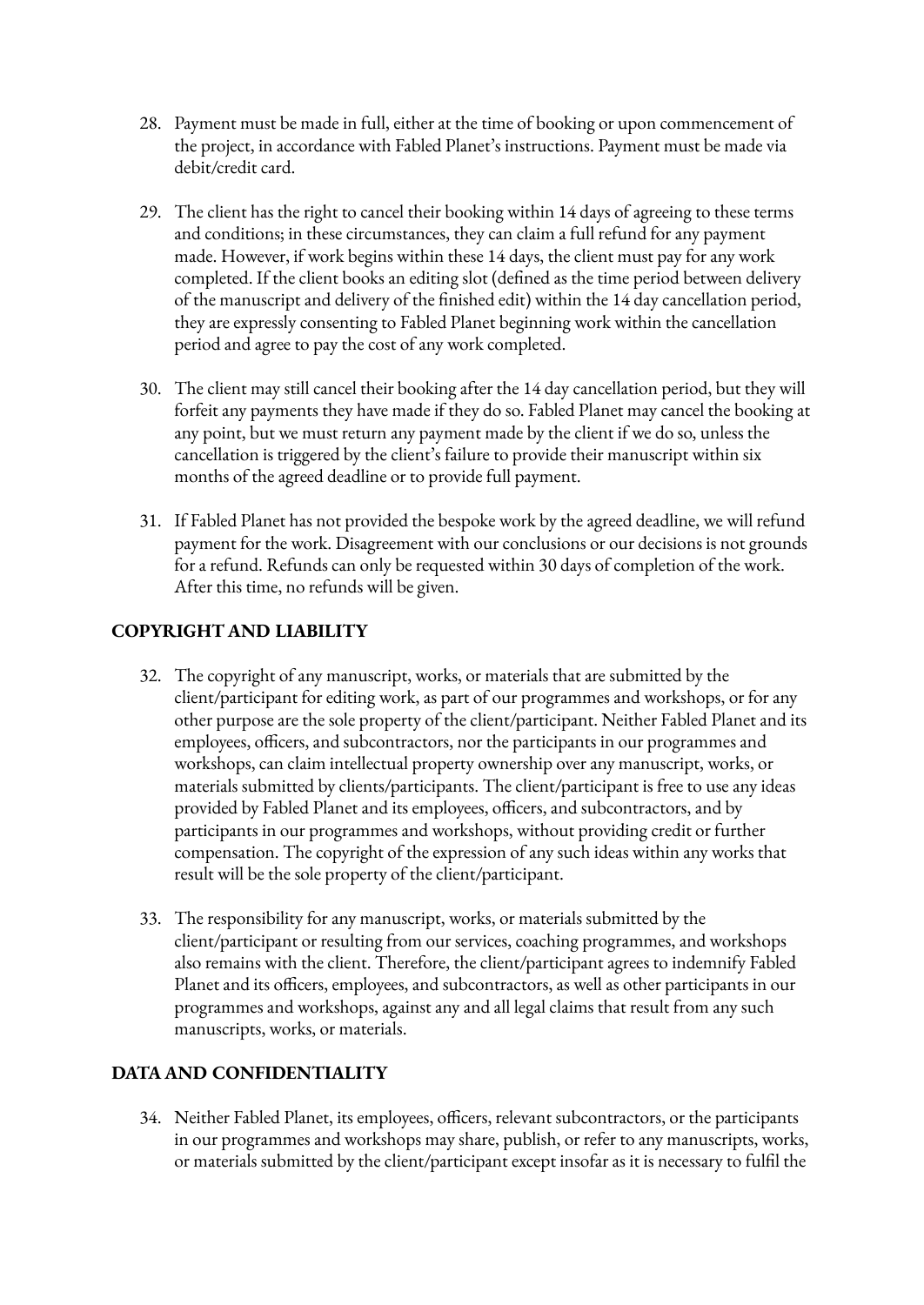service concerned and for administrative purposes. Necessary sharing may include, but is not limited to, sharing with other participants in the same programme so that they can critique the writing, sharing with Google Drive for storage, and sharing with subcontractors in order to provide agreed services.

35. Client/participant data will be kept confidential except for sharing with necessary third parties as outlined in Fabled Planet's privacy policy, which can be reviewed online [\(https://fabledplanet.com/privacy-policy/](https://fabledplanet.com/privacy-policy/)), and for sharing required for the fulfilment of the services concerned. If subcontractors are engaged by Fabled Planet, the client agrees to the sharing of their data and other relevant materials with these subcontractors, including the transfer of data and materials to the United States and other third countries if subcontractors are located there.

### <span id="page-5-0"></span>**MISCELLANEOUS**

- 36. Fabled Planet cannot guarantee the success of the manuscript, works, or materials of the client/participant following provision of our services, nor can we guarantee that we will identify every error. We cannot be held liable for errors we may have missed or any lack of success (including but not limited to lack of sales or lack of critical acclaim). We cannot be held liable for any errors or losses that occur as a result of the client/participant acting on our recommendations, and we cannot be held liable for any errors we make in respect of those recommendations. Nor can any other client or participant be held liable for another client or participant's lack of success, errors, or losses.
- 37. Fabled Planet is permitted to engage subcontractors to provide our services.
- 38. If any manuscript, works, or materials submitted cannot or should not be edited or worked on by us because they are not up to a sufficient standard, Fabled Planet reserves the right to decline the project. Any payments made by the client/participant will then be refunded in full, provided we believe the client/participant has acted in good faith.
- 39. The client/participant may not, except with explicit consent from Fabled Planet, publish any of our comments or any comments made by other clients or participants in relation to their writing, including (but not limited to) in marketing material for their books.
- 40. Our services, programmes, and workshops are conducted in English. By agreeing to these terms and conditions, the client/participant warrants that they can write proficiently in English and will use English to participate in any programmes, services, and workshops (aside from reasonable, occasional use of non-English words in their own submissions). They agree that not being able to write proficiently in English – as judged by Fabled Planet – or not using English in the course of their participation in our services, programmes, and workshops is grounds for cancellation. The terms of any refunds will be determined by Fabled Planet on a case-by-case basis.
- 41. Participants must be at least 18 years old and capable of entering into contracts in order to use our services or participate in our programmes and workshops. Accordingly, by agreeing to these terms and conditions, the client/participant warrants that they are at least 18 years old and capable of entering into contracts.